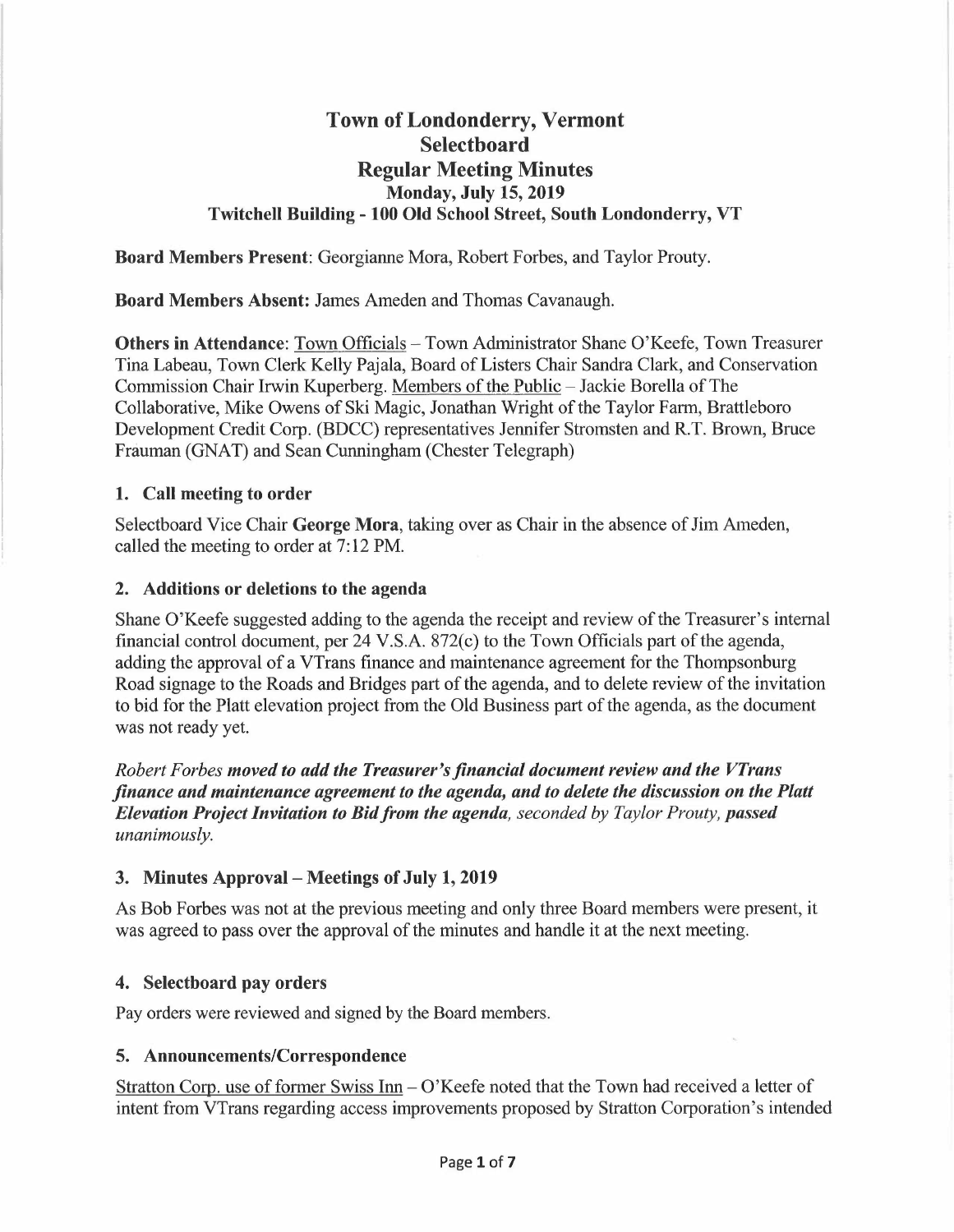use of the former Swiss Inn on VT Route 11 for employee housing, which has already received approval from the Development Review Board.

Emergency Preparedness Training - Bruce Frauman from the Mighty Londonderry Community Resilience Organization reiterated that the G-191 training will be held on July 31 and August 1 from 5:00 PM to 8:30 PM to provide officials with the knowledge and skills they need to operate an EOC and interface it with an Incident Command System (ICS) field operation. He plans to invite the Town Road Crew.

#### **6. Visitors and Concerned Citizens**

#### **a. Meet with representatives of Brattleboro Development Credit Corporation**

Jen Stromsten and R.T. Brown gave a presentation to the Board on BDCC's programs and activities, and presented written materials including a community profile document with data and community overview. Information included an annual funding request for the SeVEDS program for consideration in the upcoming FY2021 budget in the amount of \$5,307. Stromsten explained that municipal dollars are critical to their mission to spur economic development. She also noted that BDCC is the local contact for many State of Vermont economic development programs.

Brown described the Rural Microentrepreneur Loan Program and the new Community Facilities Assistance Program, which assist small businesses and communities, respectively.

There was discussion about the Town's eligibility for USDA funds. O'Keefe suggested that the Town Office Planning Project might be a great project for this program. He and Brown will meet to explore this further.

Jackie Borella talked about The Collaborative's desire to establish an infant childcare facility and that she has been in discussion with BDCC on this.

### 7. **Town Officials Business**

#### **a. Town Treasurer - Year-end budget review**

Tina Labeau reviewed with the Board the preliminary end-of-year FY2019 budget. There was an overall budget deficit of \$169,582 due primarily to Highway Department winter operations expenses, particularly equipment repairs, salt and sand. Non-personnel winter road expenses were over budget by \$203,386. The salt expense was very high due to the need to start from scratch because of the new salt shed. Most other departments and budget lines were within budget. The auditors are coming to begin the audit in August.

O'Keefe suggested considering a winter supply capital reserve fund

### **b. Town Treasurer - Set tax rate**

Labeau presented the calculations for the tax rate, and information from the State for education rates.

*Taylor Prouty moved to move to set the Town tax rate/or 2019 at .38185 per \$100 of assessed value, and to accept the Residential and Non-residential education tax rates of 1.5251 and 1.5773, respectively, seconded by Bob Forbes, passed unanimously.*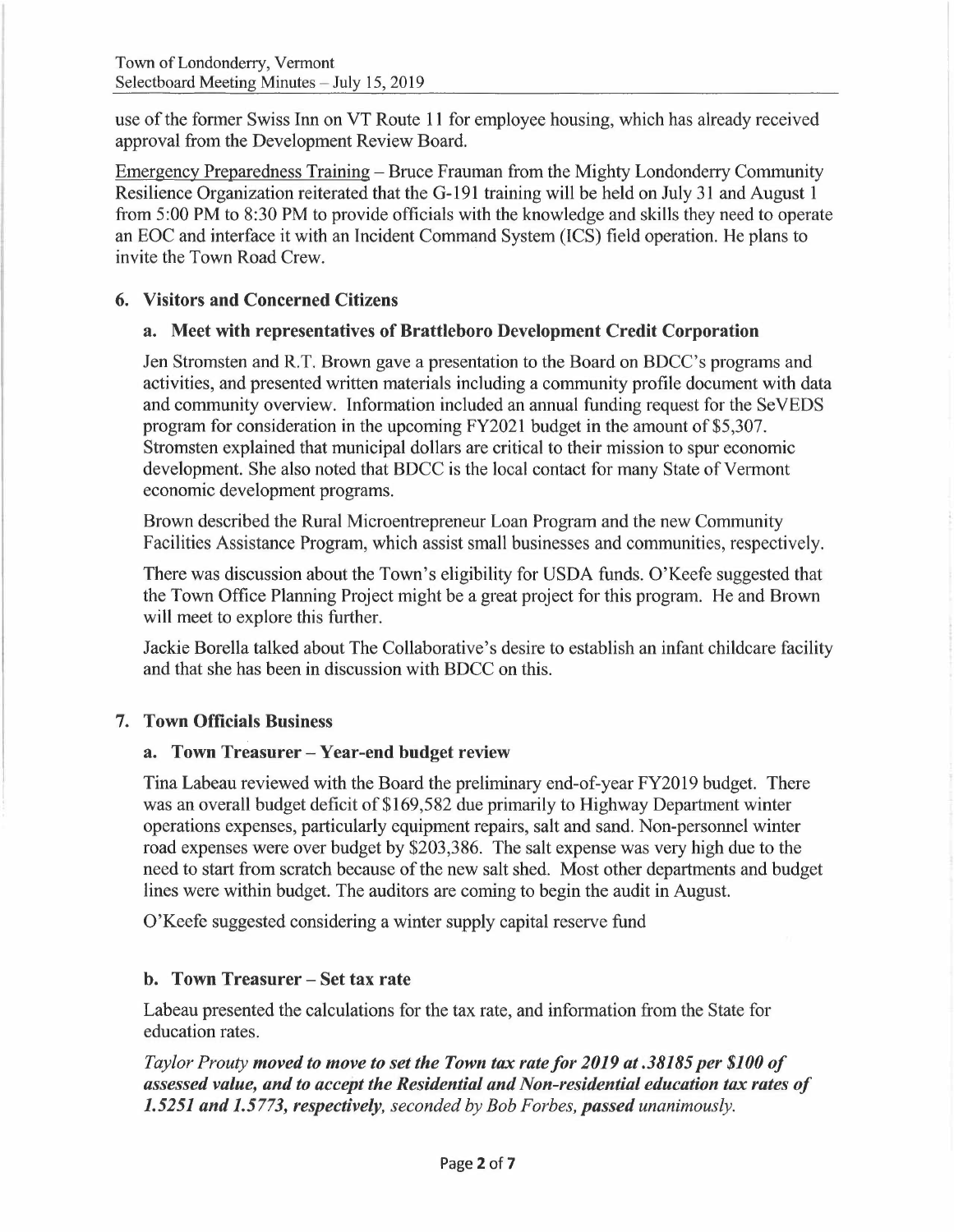#### **c. Town Treasurer -- Receive** & **review Treasurer's internal financial control document [24 V.S.A. 872(c)]**

The Board reviewed the Treasurer's financial management self-assessment questionnaire, which is a statutory requirement.

*Taylor Prouty moved to acknowledge, pursuant to 24 V.S.A 872(c), receipt of the Town Treasurer's internal financial control document, which was prepared in conformance with 24 V.S.A. 1571(b), respectively, seconded by Bob Forbes, passed unanimously.* 

## **d. Listers - Homestead penalties [32 VSA 5410(g)]**

Lister Sandra Clark asked that the Board waive the penalty, the amount of \$2,260.52, for 15 taxpayers at this time. Waiver would also be for any others that may come in the future this year. Clark stated that she made 42 phone calls over two days to reduce the number of those subject to penalty.

*Taylor Prouty moved to waive the homestead penalty as provided for under 32 V.S.A. 5410(g), seconded by Bob Forbes, passed unanimously.* 

#### **e. Listers - Consider online posting of property record cards**

Clark also brought up the idea of posting the property record cards, which are public records, on the Town website. This was done a year ago and then quickly taken down due to citizen complaints. She suggested discussing when there is a full Board present.

There was a brief discussion of the issues surrounding this matter, and then it was agreed to discuss this at length at the next meeting.

### **f. Town Clerk - Outside consumption permit**

Kelly Pajala stated that this matter actually involved a catering permit and not an outside consumption permit,

She presented to the Board a catering permit application from Magic Mountain Ski Area for another event at the Taylor Farm on VT Route 11. She reminded the Board that at the June 3, 2019 she stated that if this sort of event becomes a more frequent occurrence at the farm she would not issue a new permit without first coming before the Selectboard.

Michel Owens of Ski Magic and Jonathan Wright of the Taylor Fann spoke about the event, scheduled for July 19, 2019. Owens presented an event plan map showing controlled areas and check points. Wright stated that the State Liquor Control staff suggested that he not himself get a permit, but to do BYOB events and on occasion have a caterer do the event, such as the one now being discussed. He stated that catered events would be infrequent, maybe one more this summer, but that he'd continue with BYOB events.

Pajala mentioned that the Town has an Alcoholic Beverages Ordinance that applies to alcohol consumption in public places such as the Taylor Farm, a copy of which she will give to Mr. Wright.

The attendance at such events was discussed, and Wright stated that events can be attended by as many as 300 people.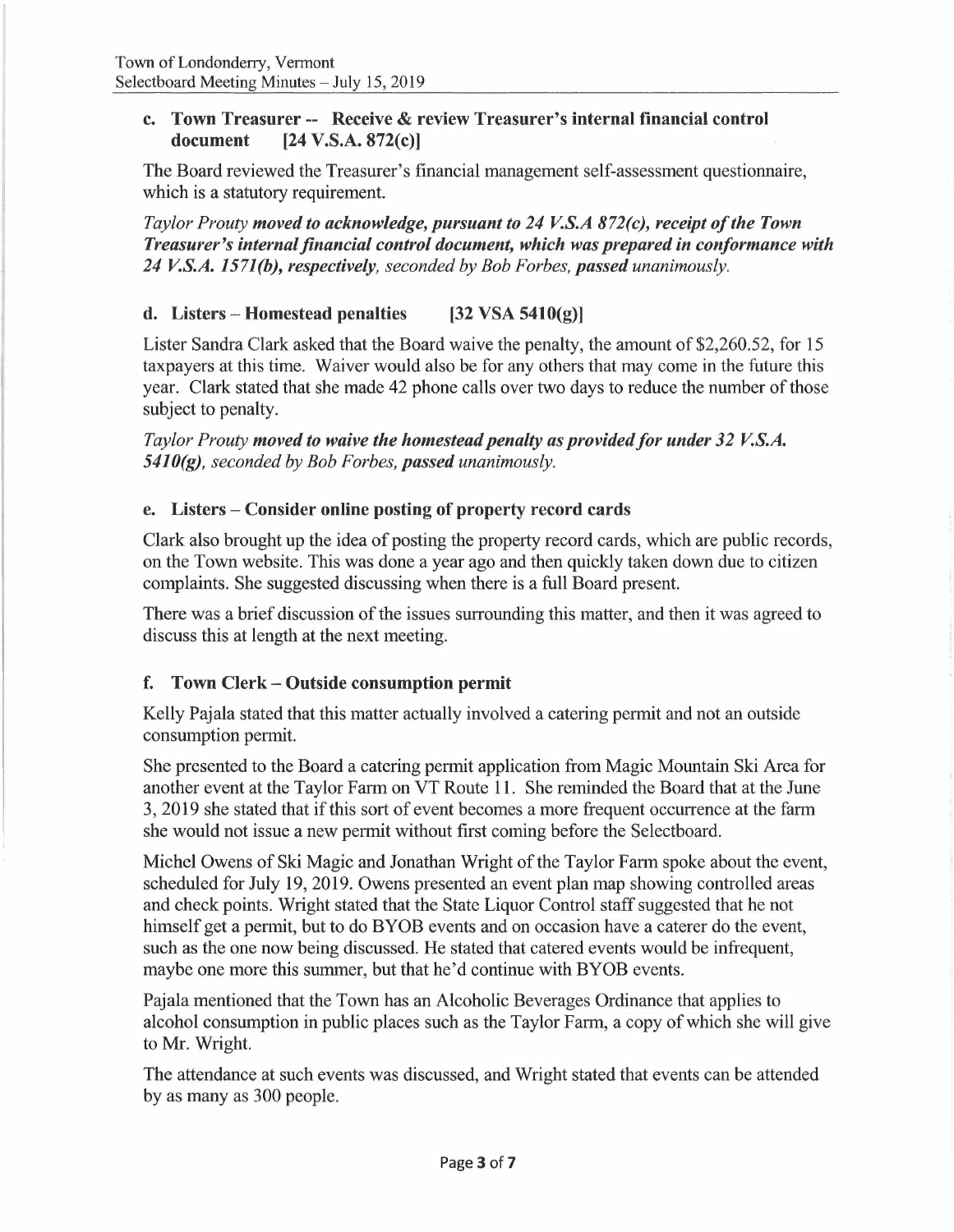O'Keefe inquired about how long these events have been taking place. Wright stated that the dairy farm operations are winding down and to keep the farm intact they started with pizza nights two years ago, last summer on Friday and Saturday nights, and this summer on Wednesdays and Friday evenings, with attendance at about 40-50 and 100, respectively, depending on what's being promoted.

O'Keefe asked ifhe had been to the development Review Board for local permitting, and Wright stated that he had not. O'Keefe stated that events like this might go beyond agritourism and become a land use requiring DRB review. Wright stated that he is happy to do what people feel is appropriate.

Wright appealed to the Town for support, as the farm is hanging on by a thread.

O'Keefe said his initial thought was that the farm, with these events, was not in strict conformance with the Town's Zoning Bylaw and recommended that he and Wright meet to discuss applicability. Wright stated that he'd be happy to do that.

*Bob Forbes moved to authorize the Town Clerk to issue an outside consumption permit to Magic Mountain Ski Area to an event as specified in the permit application at the Taylor Farm on July 19, 2019, seconded by Taylor Prouty, passed unanimously.* 

### **g. Conservation Commission - Discuss LCC membership**

Conservation Commission Chair Irwin Kuperberg inquired about how new Conservation Commission would be selected. He noted that the Selectboard voted last meeting to appoint an individual recommended by the Commission without interviewing the person.

O'Keefe recommended that a month or so before the end of terms of any public body that the positions be advertised and those interested can apply for consideration by the Board. If there are a number of applicants they could be interviewed by the public body, which can make a recommendation to the Board for its consideration. This recently took place with the Planning Commission, which interviewed a number of interested citizens and recommended one to the Board.

### **h. Conservation Commission - Discuss LCC actions regarding Lowell Lake State Park**

Kuperberg mentioned that he was speaking as a Conservation Commission (LCC) member, private citizen who uses Lowell Lake and member of the Lowell Lake Working Group as a LCC appointee regarding the State Department of Forests, Parks and Recreation's (FPR) upcoming presentation of plans for the Lowell Lake State Park. He has met with FPS stewardship team and reported that they were working on four separate alternatives for the facility.

He mentioned that the Working Group had submitted a freedom of information request to FPR and received many documents, and he stated that there were alarming findings. He felt that there was misleading information regarding the historic designation and project costs. He stated he was concerned that there is no environmental impact studies, carrying capacity (both biological and social) analyses or consideration of wildlife corridors.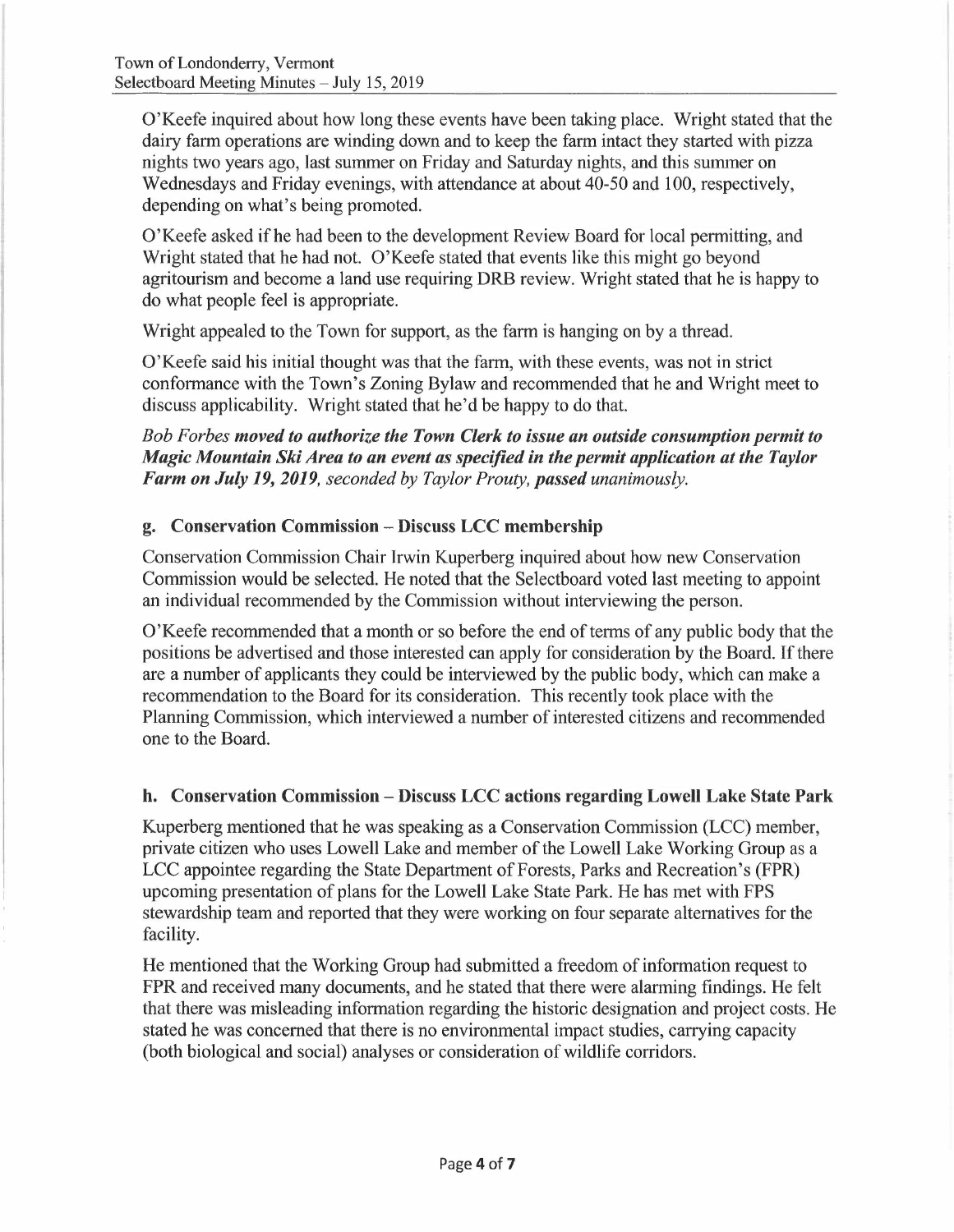Kuperberg handed out a statement of concerns as well as proposed plans for the facility, and stated that FPS believes it will be exempt from many State regulatory requirements, including Act 250, and local zoning.

He stated that he was concerned about the State ignoring public involvement and comments. He spoke about a meeting held in May with over 100 people present and that there was overw helming opposition to the FPR overnight camping plan. He presented a written statement from the LCC adopted on June 25, 2019, which calls for FPR to "withdraw any plans for overnight lodging", and to "limit the size of planned parking area expansion in order to control access by maintaining or reducing the current number of spots".

Kuperberg presented a statement from the Windham Conservation Commission in support of the LCC position, and the Weston Conservation Commission will be meeting soon on this. He stated that he felt that this was a call to action for the Selectboard to stand with the LCC and issue a statement in opposition to the overnight parking plan.

Mora stated that she felt that this would be better discussed with the full membership of the Selectboard. She noted that the Selectboard had authorized the Planning Commission to work with the Windham Regional Commission (WRC) to review the FPR plan for conformance with regional and Town plans. She suggested that she and Planning Commission Chair Sharon Crossman sit down with Kuperberg to go over some of the documents received from the freedom if information request that could help with discussions with the Windham Regional Commission.

It was discussed whether to place this matter on the Selectboard agenda for the next regular meeting. Mora stated that she could not promise that the Board would concur on a statement before the work with WRC is complete. Kuperberg stated that he was agreeable to waiting until such time as the WRC has completed its plan reviews.

Pajala state that there will be a 60-day public comment period after the upcoming FPR presentation on July 25, 2019.

#### **8. Transfer Station**

#### **a. Temporary backhoe rental**

The Board acknowledged an emergency expenditure of \$1,000 for backhoe rental due to the condition of the existing unit.

### **9. Roads and Bridges**

#### **a. Approve VTrans finance** & **maintenance agreement for Thompsonburg Road signs**

The Board briefly discussed the State funded project to erect traffic control signs on Thompsonburg Road, which was discussed a few weeks ago and funding has come through quickly. O'Keefe noted that these signs and those for Middletown Road would go up next year.

*Taylor Prouty moved to approve the finance and maintenance agreement with VTrans for new signage on Thompsonburg Road, and to authorize the Town Administrator to execute the agreement on behalf of the Town, seconded by Bob Forbes, passed unanimously.*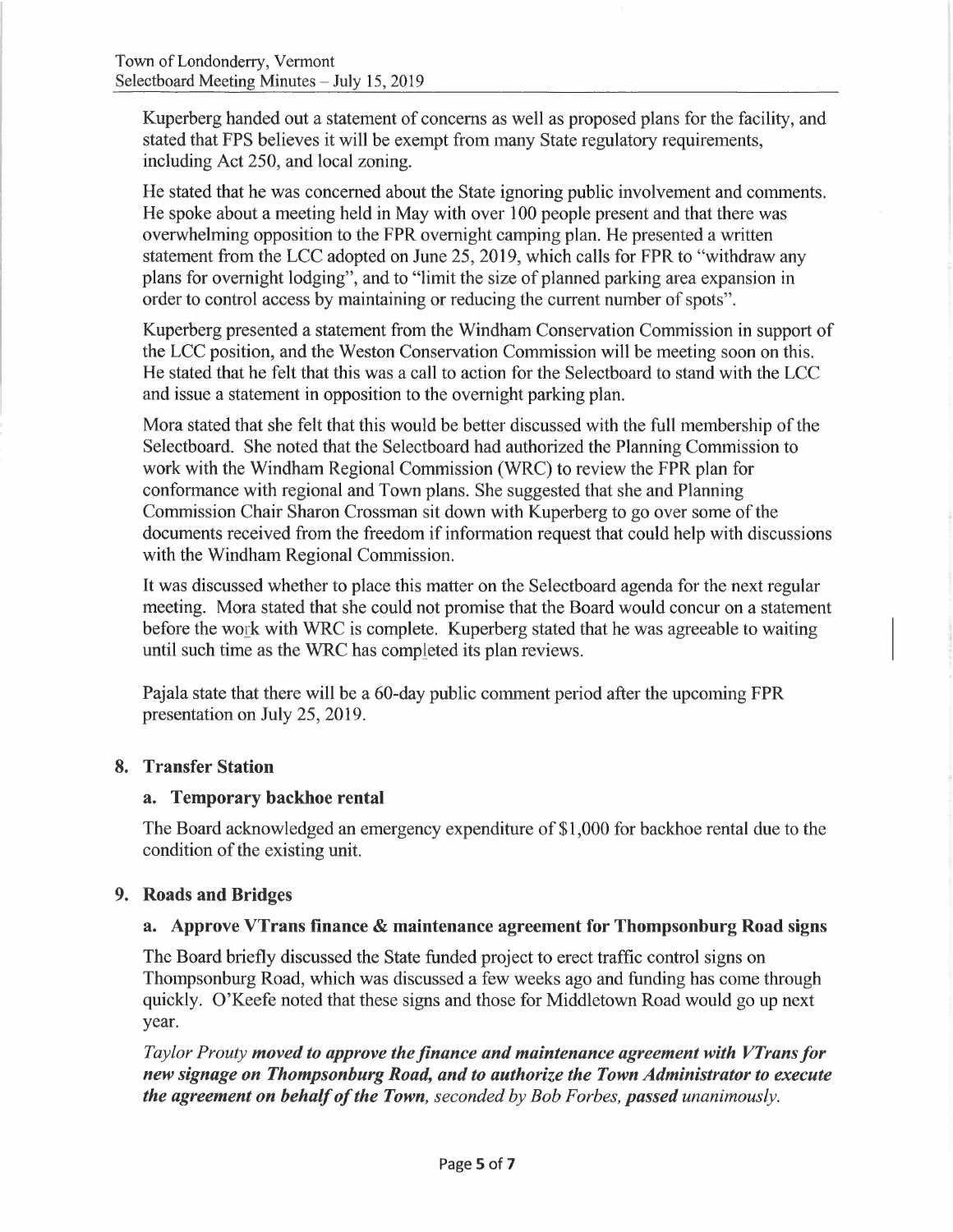#### **10. Old Business**

#### **a. Discuss TOPP Phase** II **design/engineering procurement**

An overview of the Town Office planning Project was given by O'Keefe to the BDCC representatives.

He mentioned that Phase II of the project, which calls for the design work for the renovation, should be done over the coming months in preparation for next annual Town meeting, and he discussed procurement for the designer. Options were to do sole source negotiations with the firm that did the preliminary design work a few years back, or to issue a request for proposals or request for qualifications to open it up to other firms.

He was proposed that the Town bypass the procurement process and negotiate with the existing designer, but was concerned about ensuring that such procurement would not preclude federal funding opportunities. O'Keefe will meet with R.T. Brown and representatives of the USDA Rural Development to discuss the project.

O'Keefe will come back to the next regular meeting to discuss this.

#### **11. New Business**

#### **a. Appoint representative to the Vermont Community Leadership Summit**

It was noted that the Town has been invited to send a representative free of charge to the Vermont Community leadership Summit in Randolph on August 12, 2019. O'Keefe and Pajala recommended Sharon Crossman, who has expressed interest.

*Bob Forbes moved to appoint Sharon Crossman as the Town's representative to the Vermont Community Leadership Summit, seconded by Taylor Prouty, passed unanimously.* 

#### **b. Emergency Management Director of the Year**

It was noted that the nominations are being accepted by Vermont Emergency Management for 2019 EMD of the year. O'Keefe and Pajala recommended Kevin Beattie.

*Taylor Prouty moved to nominate Kevin Beattie as Vermont's Emergency Management Director of the Year, seconded by Bob Forbes, passed unanimously.* 

Taylor Prouty will work on this, and Bruce Frauman offered to assist.

#### **12. Adjourn**

*George Mora moved to adjourn the meeting, seconded by Taylor Prouty, passed unanimously.*  The meeting adjourned at 8:47 PM.

The next regular meeting of the Selectboard is scheduled for August 5, 2019.

Respectfully Submitted

Town Administrator